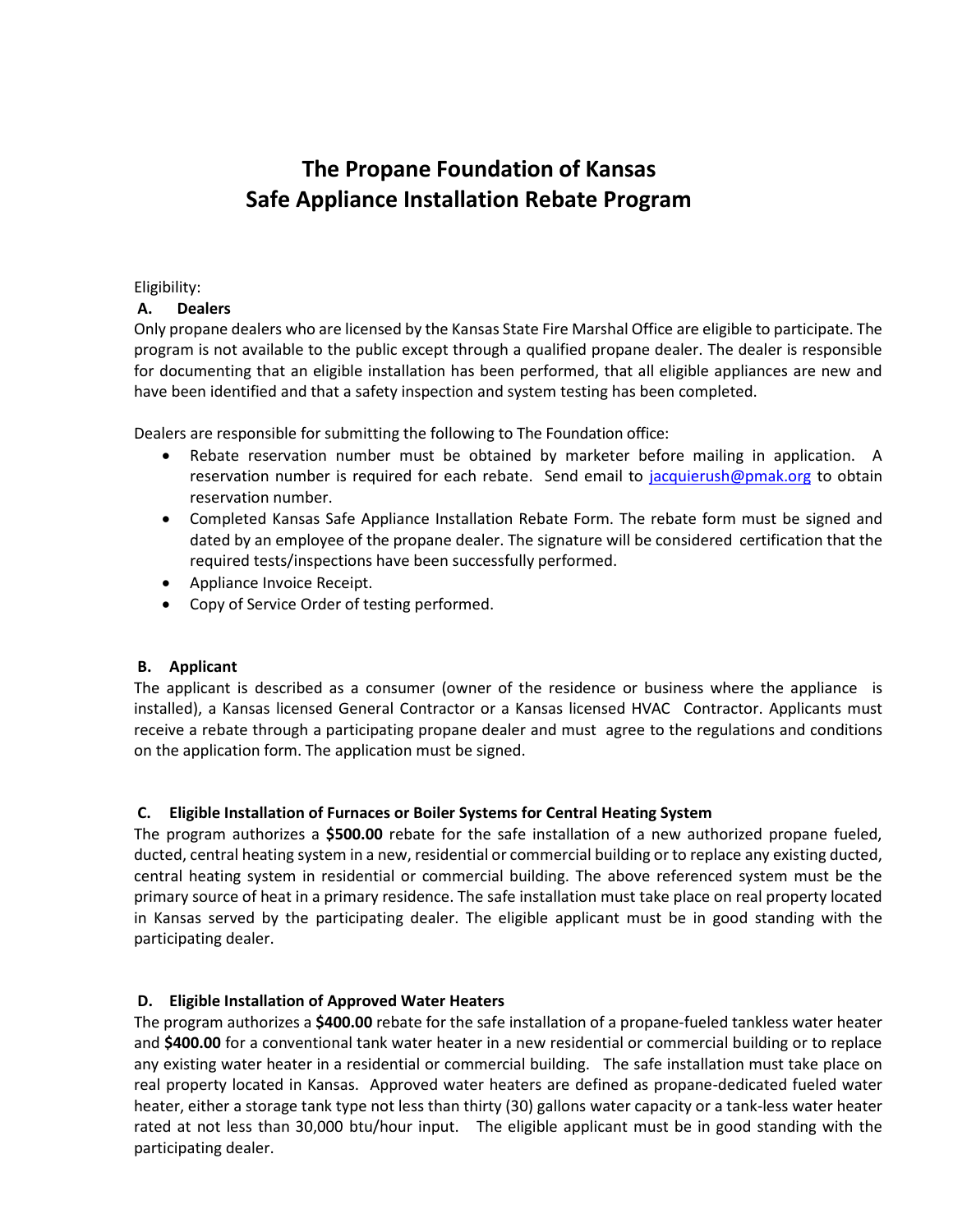#### **E. Rebate**

No more than four (4) safe installation rebates will be paid per residence or business (profit or non-profit). Total amount per customer may not exceed **\$1,500.00.** The Foundation may limit the total number of rebates paid to an applicant. Additionally, no propane dealer may request more than 20 rebates per retail location. Rebates which violate these restrictions could be denied. The Foundation reserves the right to change the terms and conditions at any time to safeguard original intent of the safe appliance installation rebate program.

#### **F. Appeals**

The Propane Foundation of Kansas will approve each application individually. Data missing on an application may disqualify the application. False or misleading information may disqualify an applicant or suspend a propane dealer from the program. Within thirty (30) days after The Propane Foundation suspends or declares an applicant or propane dealer ineligible, they may appeal the action by submitting the appeal in writing to **The Propane Foundation of Kansas, 540 NW Broad, Topeka, Kansas 66608.** Actions taken by the Foundation with respect to such appeals will be final.

#### **G. Verification**

A safety inspection, conducted by or on behalf of the participating dealer, must be conducted prior to the submission of any rebate application. An appropriate safety inspection consists of an on-site inspection, including any necessary leak tests, of an operating eligible installation by a propane dealer or a propane dealer's designated agent, for the purpose of verifying that the propane gas system, including all equipment is or was installed in compliance with NFPA 54 and is in safe operating condition. Only new appliances are eligible for rebates and a copy of a paid invoice must accompany the application. Foundation employees may choose to spot check random installations for quality control of program. The rebate application form must be signed by an employee or authorized representative of the propane dealer. Signing this form certifies that the required inspections or tests were successfully performed.

#### **H. Applications**

To apply for any rebate, the application must be made on the form provided by The Foundation. All requested information must be provided along with the necessary documentation. To start the rebate program, applicant needs to contact an authorized propane dealer to obtain a rebate application. The dealer may offer his company's services or recommend a service provider to replace any gas appliance or make suggestions for purchases and installations. Purchase location preferences are up to the applicant.

#### **I. Rebate Payment**

The applicant must obtain an installation document and safety inspection detailing each installation to accompany the application. The dealer must mail the installation document and safety inspection to **The Propane Foundation of Kansas, 540 NW Broad, Topeka, Kansas, 66608** within thirty (30) days of the date of the inspection. This rebate program ends when funds have been depleted.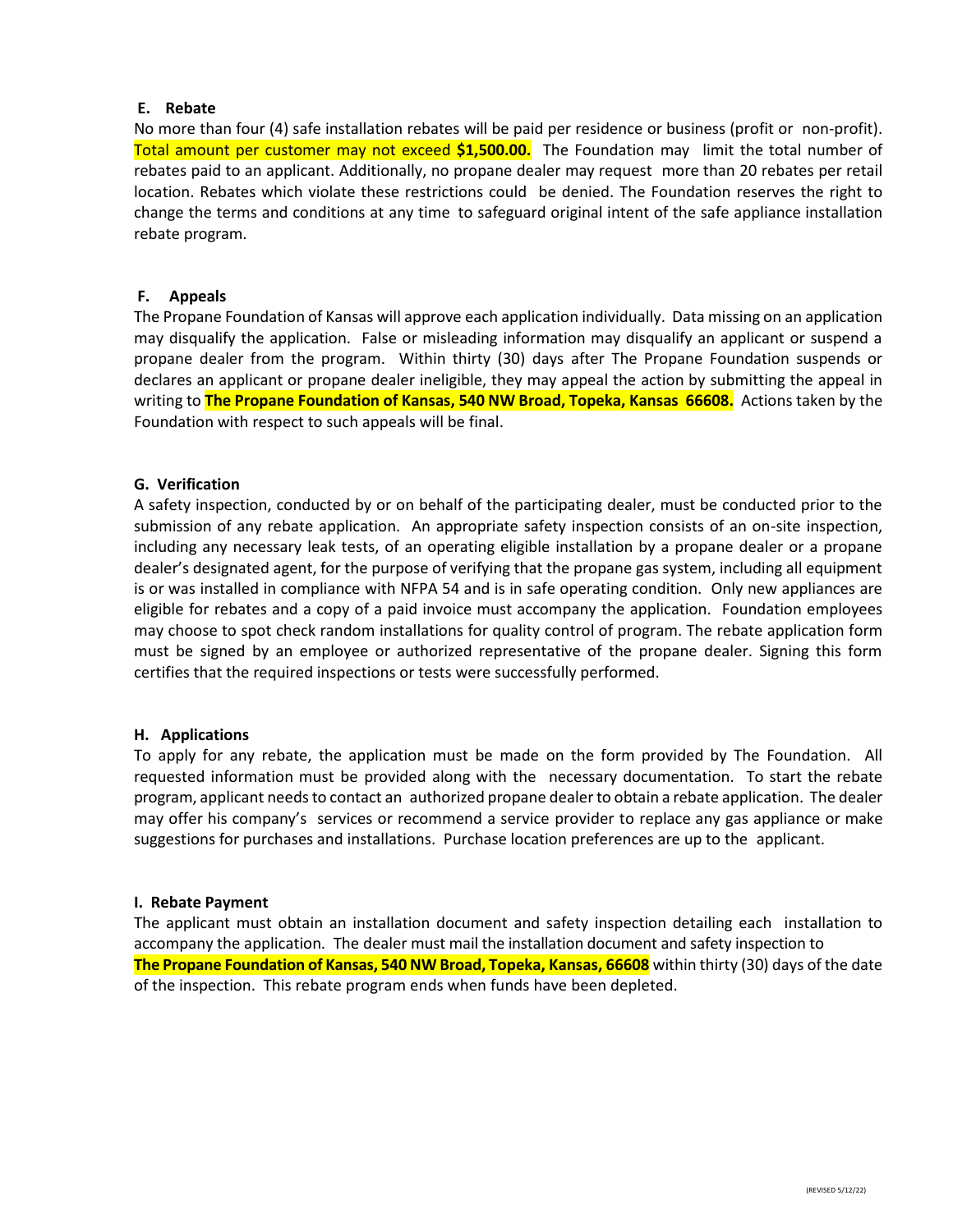# **The Propane Foundation of Kansas Safe Installation of Appliances Rebate Form**

This form must be completed by a participating propane marketer. Submission of the application form constitutes a representation on the part of the participating propane marketer that the work shown on the form has actually been completed. A safety inspection must be performed after the installation of each new qualifying appliance(s) and the results of that inspection must be documented on this form in a manner acceptable to The Propane Foundation of Kansas. Minimum requirements of the safety inspection are located on page 2 of this form. This form and receipts showing purchase of each appliance must be submitted to The Propane Foundation of Kansas for the customer to be eligible for consideration of any rebate(s). Failure to furnish all necessary documentation will result in the customer being declared ineligible for consideration of any rebate(s). The results of the required inspections must be recorded on page 2 of this form and must conform to industry standard practices, NFPA 54 requirements, or local code requirements. The Propane Foundation of Kansas assumes no liability for a customer being declared ineligible for consideration of rebates.

#### **A RESERVATION NUMBER IS REQUIRED FOR EACH REBATE AND CAN BE RECEIVED BY CALLING 785-354-1749 OR SEND AN E-MAIL REQUEST T[O jacquierush@pmak.org](mailto:jacquierush@pmak.org) TO OBTAIN RESERVATION NUMBER.**

| <b>Rebate Payment made to:</b>                                                                      |                    |                           |                 |                  |              |
|-----------------------------------------------------------------------------------------------------|--------------------|---------------------------|-----------------|------------------|--------------|
|                                                                                                     |                    |                           |                 |                  |              |
|                                                                                                     |                    |                           |                 |                  |              |
|                                                                                                     |                    |                           |                 |                  |              |
| Gas Company who conducted required testing or verified required testing ___________________________ |                    |                           |                 |                  |              |
|                                                                                                     |                    |                           |                 |                  |              |
|                                                                                                     |                    |                           |                 |                  |              |
| Appliances (maximum 4 appliances per location)                                                      |                    |                           |                 |                  |              |
| <b>Description</b>                                                                                  | Amount<br>per unit | <b>Number</b><br>of units | Model number(s) | Serial number(s) | <b>Total</b> |
| Propane fueled furnace                                                                              | \$500.00           |                           |                 |                  |              |
| Propane fueled boiler                                                                               | \$500.00           |                           |                 |                  |              |
| Propane-fueled tank-less water<br>heater                                                            | \$400.00           |                           |                 |                  |              |
| Propane-fueled tank-type<br>water heater                                                            | \$400.00           |                           |                 |                  |              |

**Grand Total**